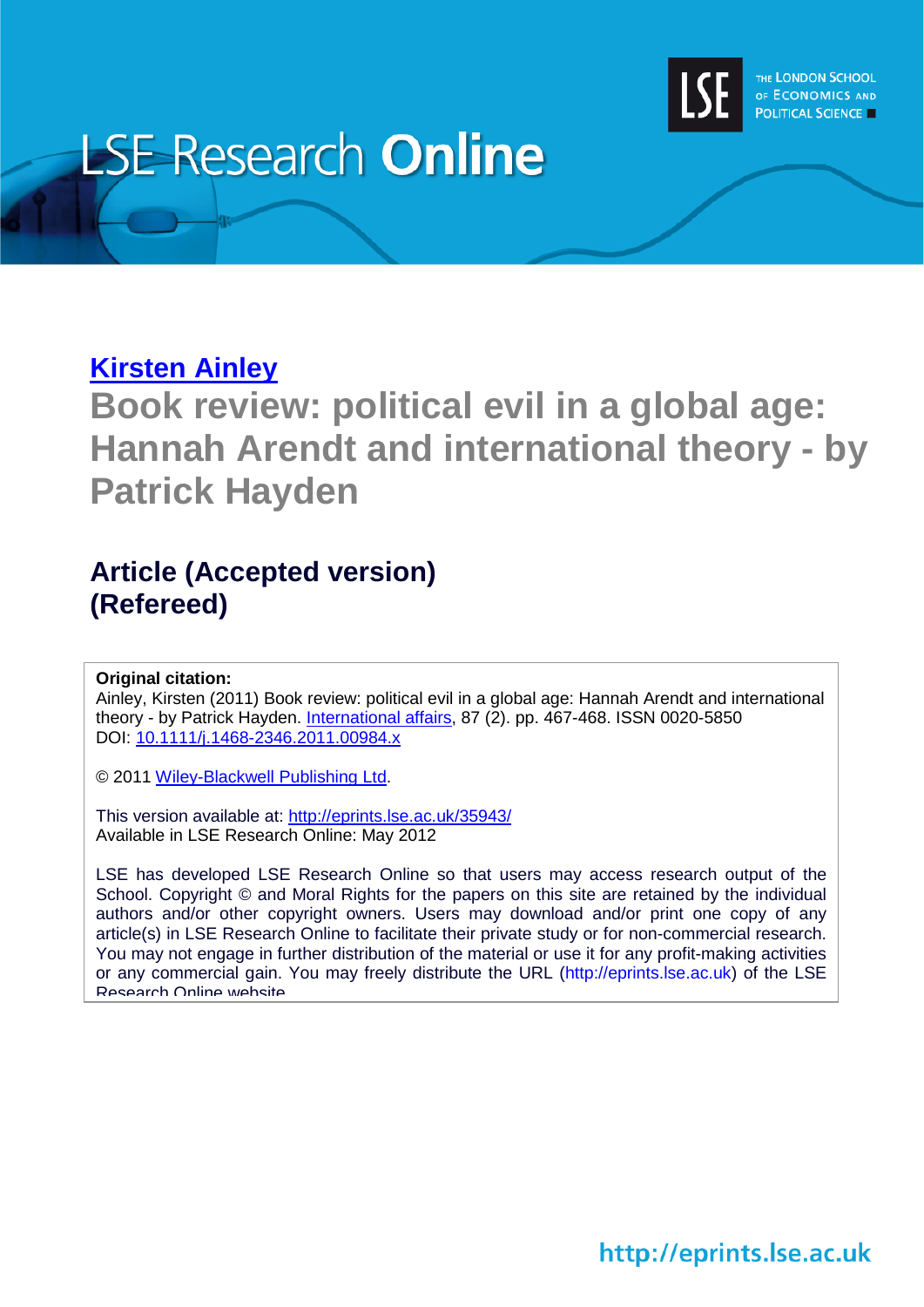**Book Review** of 'Political Evil in a Global Age: Hannah Arendt and International Theory' by Patrick Hayden. Abingdon: Routledge. 2009. 145pp. £76.00/ £23.50 (paperback). ISBN: 978 0 415 45106 2 hbk/ 978 0 203 88253 pbk Published in *International Affairs*, 2011, 87(2), pp. 467-468.

There has been a significant groundswell of interest among international political theorists in the work of Hannah Arendt in recent years, and Patrick Hayden's book makes innovative claims about the ways in which Arendt is relevant to those struggling with contemporary problems. The book is structured around discussion of four 'political evils': genocide and crimes against humanity; global poverty; statelessness; and neoliberal globalization. Hayden uses Arendt's work to explain why each should be classified as evil and, occasionally, what we might do to confront them.

Before setting out a theoretical and empirical analysis of each evil, Hayden sensibly begins with a justification of his use of the vocabulary of 'evil'. He recognises that readers may be put off by his use of this term in preference to more conventional contemporary concepts such as injustice or harm, but argues that 'evil' is an indispensible idea as it signifies acts which, following George Kateb, 'deserve the utmost condemnation' (p2). 'Political evil', for Hayden, is found in acts which obliterate personhood – which render human beings, humanity and the political superfluous. The four evils discussed in the book are linked by the fact that each renders some category of people, or the political sphere more broadly, superfluous. They do so, however, in different ways, and it is here that Arendt's contribution is particularly interesting. There is much literature (particularly that concerning genocide) on radical evil, or the atrocious acts of supposedly evil individuals, but little that uses a framing of banal evil to explore harm generated through structures. Arendt did not understand evil in modernity as a supernatural phenomenon, or as manifesting for the most part in deviant individuals, but as an all-too-common property of structures. Hayden demonstrates that political evil does not just take the form of direct violence, but also appears in indirect or structural violence which debases the human status by denying humans a home, resources, equal standing and political recognition – in short, by making humans superfluous. The chapters on global poverty and on statelessness demonstrate very well the dangers of sovereignty, capitalism and rule by bureaucracy, with the discussion of contemporary asylum policies standing out as particularly powerful. Hayden provides good reason to think that complacency in the face of global poverty or statelessness is equally as unacceptable as complacency in the face of genocide, as all are manifestations of evil. While the vocabulary of evil still carries too much theological baggage and suggestion of maniacal intent for many readers to accept its use here to describe the more mundane and, for the most part (one hopes), unintended harms of poverty and statelessness, and while the claim that evil defines the self-understanding of our age is something of a stretch, the framing of the book around political evils does serve to emphasize disconcerting connections between seemingly discrete forms of severe injustice.

Hayden outlines effectively the most important contributions Arendt has to make to contemporary international political theory, and does so with reference to her full body of work instead of just one or two key texts. He shows why we must understand 'human' as a political rather than biological status, why we should develop our capacities for good judgment and guard against thoughtlessness, and why we should